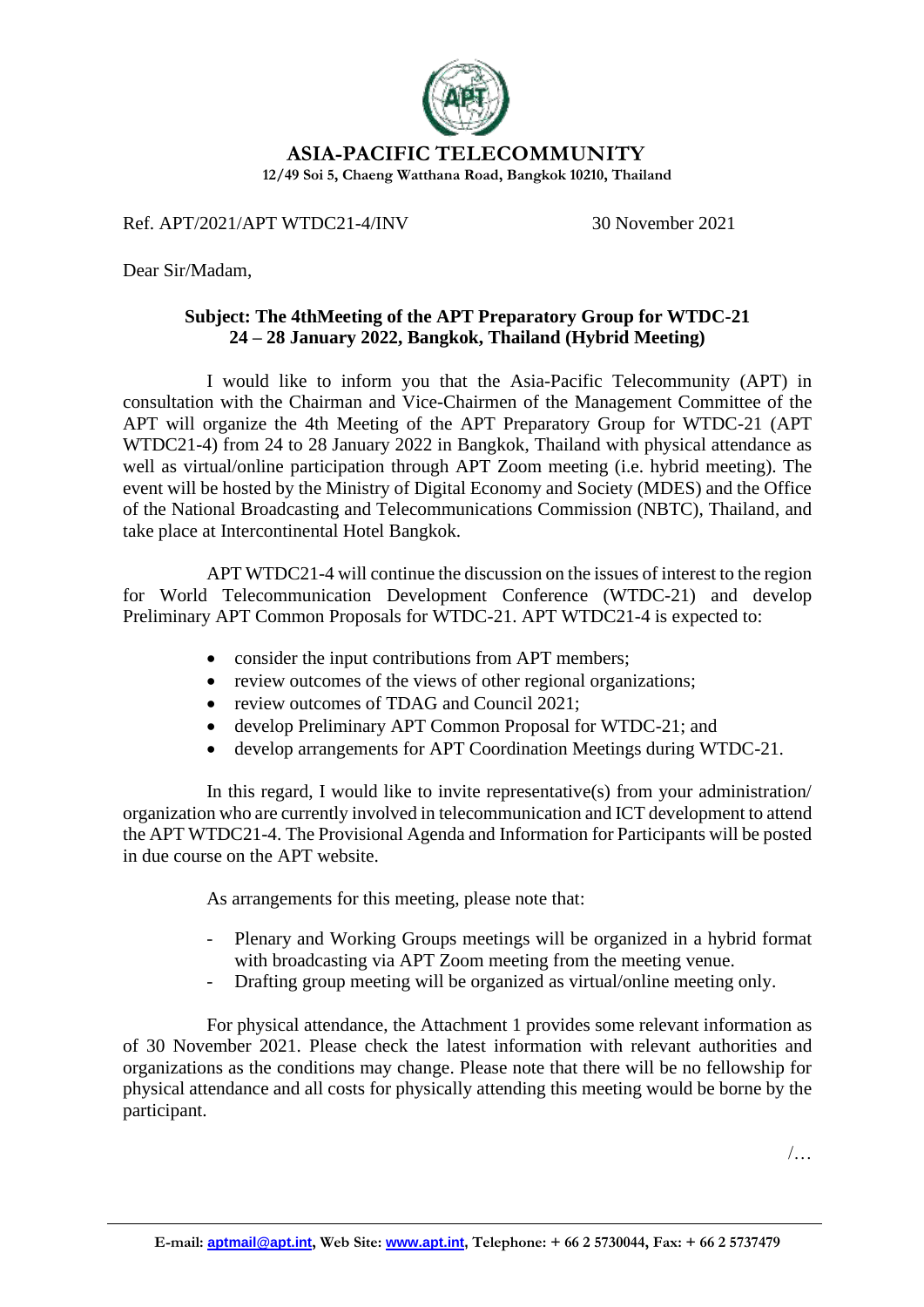Since the number of physical attendance influences some preparations for the meeting venue and other arrangements, your administration/organization is kindly requested to inform the number and name of delegates who wish to participate physically in Bangkok to APT Secretariat a[t aptwtdc@apt.int](mailto:aptwtdc@apt.int) by the **deadline on Friday, 17 December 2021.** Please note that this deadline **CANNOT** be extended.

For both physical and virtual/online attendance, registration can be done online at [https://www.apt.int/content/online-registration,](https://www.apt.int/content/online-registration) preferably by **3 January 2022** for making necessary arrangements. Once the registration is accepted, APT Secretariat will inform Zoom meeting link, password, and other relevant information directly to the registered participant one week prior to the meeting. Only the registered participants are entitled to join the meeting. Should further information or assistance regarding the meeting is required, please contact APT Secretariat by an email [aptwtdc@apt.int.](mailto:aptwtdc@apt.int) APT Secretariat will do the best to provide the necessary environment for both physical and remote participations.

APT members that wish to submit contribution to the event should prepare their contribution in Microsoft Word, English Version and send it to [aptwtdc@apt.int.](mailto:aptwtdc@apt.int) The deadline for submission of the contribution is **14 January 2022.**

I look forward to your good support and cooperation in ensuring a successful event.

Yours sincerely,

*[original signed]*

Masanori Kondo Secretary General

Attachments:

|  |  |  |  |  | Attachment 1: Conditions for traveling to Thailand (as of 30 November 2021) |
|--|--|--|--|--|-----------------------------------------------------------------------------|
|--|--|--|--|--|-----------------------------------------------------------------------------|

- Attachment 2: Vaccines Approved by Thailand and recommended timeframe for each vaccine type
- Attachment 3: Scheme for Entering Thailand (Bangkok) without Quarantine Effective 1 November 2021
- Attachment 4: List of Countries/Territories that can enter Thailand with Exemption from Quarantine (Test and Go) Scheme
- To: APT Members, Associate Members, Affiliate Members and International/Regional **Organizations**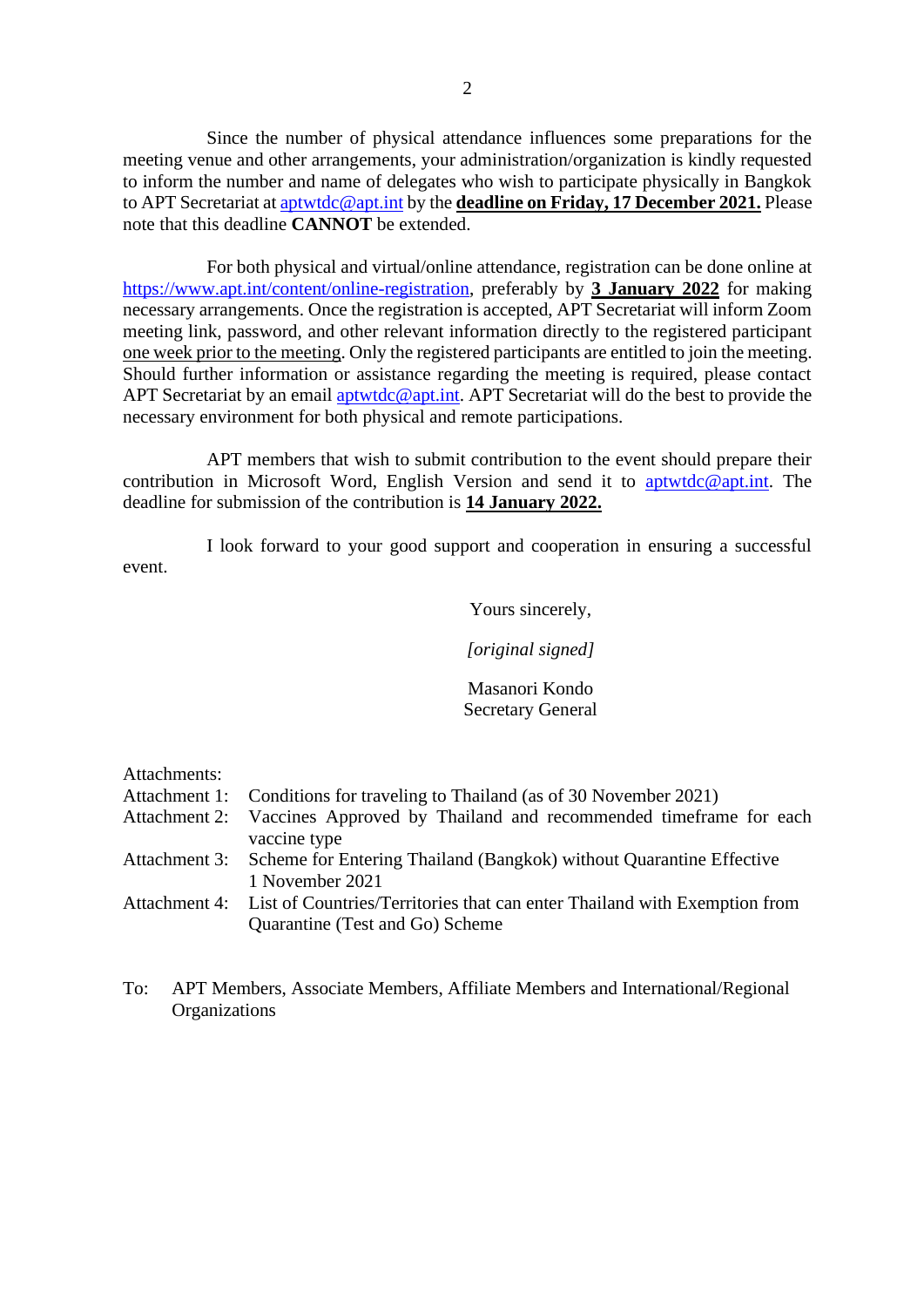## **Attachment 1**

## **Conditions for traveling to Thailand (as of 30 November 2021)**

Entering Thailand with Exemption from Quarantine (Test and Go) / Sandbox Program

Travelers from abroad can enter Thailand and participate at the meeting in either one of the two schemes i.e., Exemption from Quarantine (Test and Go) or Sandbox Program. For both schemes, the basic requirements to be entitled to enter Bangkok, Thailand are:

- Fully vaccinated (at least 14 days prior to traveling) with vaccines approved by Thailand as listed in Attachment 2.
- Insurance with minimum coverage of USD 50,000
- Accommodation requirement according to Test and Go scheme or Sandbox Program
- RT-PCR COVID-19 test result issued within 72 hours before travelling
- Application of Thailand Pass at least 7 days before travelling. Thailand Pass FAQ can be found here:<https://www.mfa.go.th/en/content/thailand-pass-faqs> and <https://consular.mfa.go.th/th/content/thailand-pass-faqs-2>

(Note) As of 30 November, the details of the Test and Go schemes and Sandbox Program are provided in Attachment 3 And the List of countries/territories that can enter Thailand with Test and Go scheme is provided in Attachment 4.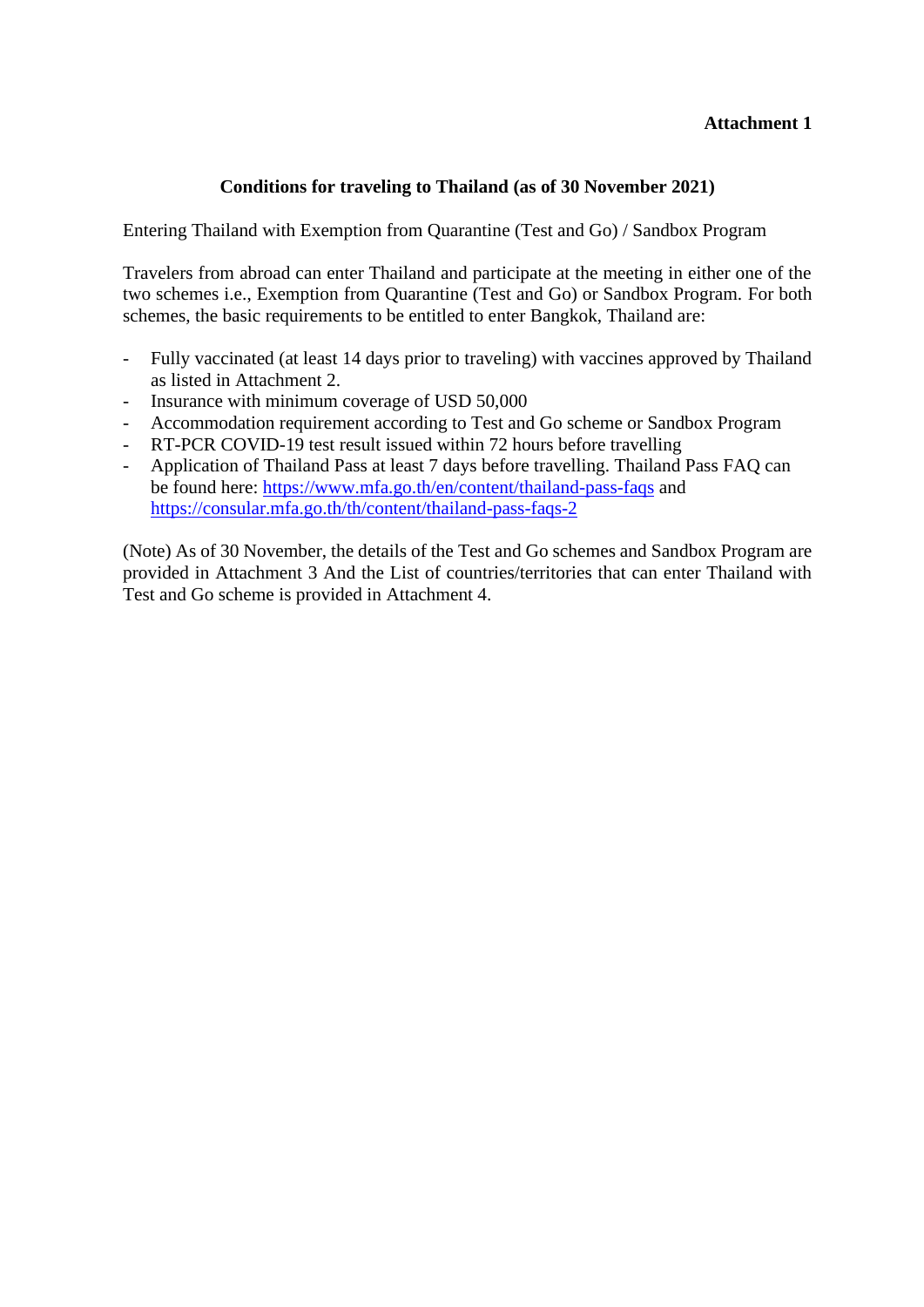### **Attachment 2**

#### **Vaccines Approved by Thailand and recommended timeframe for each vaccine type**

Vaccine approved by Thailand include:

- Coronavac (Sinovac)
- AstraZeneca
- Pfizer-BioNTech
- Moderna
- COVILO (Sinopharm)
- Janssen (Johnson & Johnson)
- Sputnik V

Thailand fully recognizes mixed vaccination. However, your second dose needs to be administered based on the recommended timeframe for each vaccine type (first dose), as follows:

| - 1st dose (Sinovac)         | $=$ 2nd dose after 2 weeks |
|------------------------------|----------------------------|
| - 1st dose (AstraZeneca)     | $=$ 2nd dose after 4 weeks |
| - 1st dose (Pfizer-BioNTech) | $=$ 2nd dose after 3 weeks |
| - 1st dose (Moderna)         | $=$ 2nd dose after 4 weeks |
| - 1st dose (Sinopharm)       | $=$ 2nd dose after 3 weeks |
| - 1st dose (Sputnik V)       | $=$ 2nd dose after 3 weeks |
|                              |                            |

To be considered fully vaccinated, your 2nd dose must be administered at least 14 days before your travel.

Those vaccinated with Janssen (Johnson & Johnson) vaccine do not need to receive their 2nd dose to be considered fully vaccinated.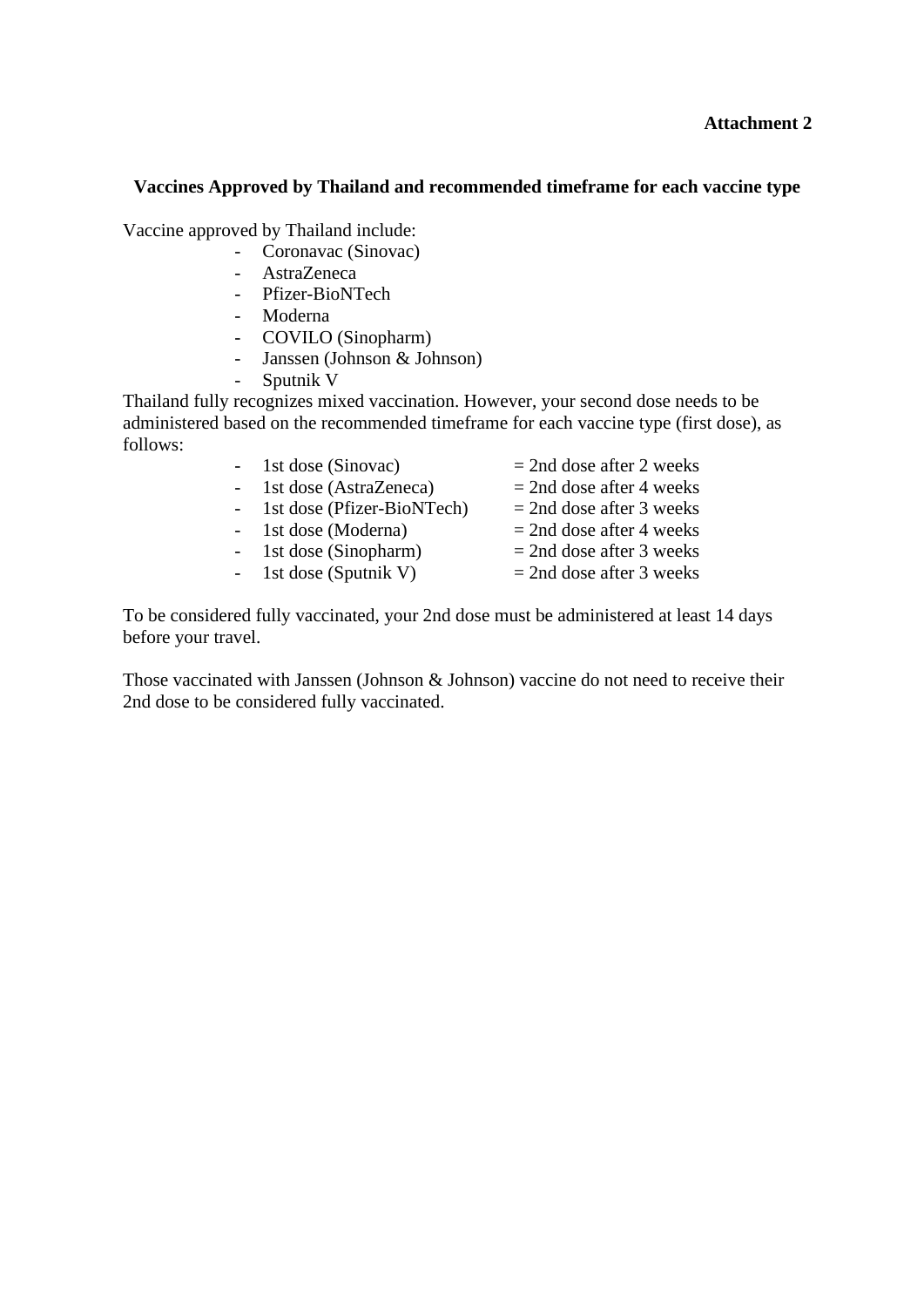|                               | <b>Exemption from Quarantine</b><br>(Test and Go)                | <b>Sandbox Program</b>                                    |
|-------------------------------|------------------------------------------------------------------|-----------------------------------------------------------|
|                               |                                                                  | (Note: Bangkok is one of the                              |
|                               |                                                                  | Sandbox Area, hence it is                                 |
|                               |                                                                  | eligible to enter Bangkok with<br>Sandbox program)        |
| <b>Eligible Countries</b>     | Only Eligible Countries as listed in                             | <b>All Countries</b>                                      |
|                               | <b>Attachment 4</b>                                              |                                                           |
|                               | Note: Must reside in the countries                               |                                                           |
|                               | for at least 21 consecutive days,                                |                                                           |
|                               | except those who have just travel                                |                                                           |
|                               | out from Thailand                                                |                                                           |
| Quarantine                    | No quarantine                                                    | <b>Travel restricted in Sandbox</b>                       |
|                               |                                                                  | Area (Bangkok) for 7 days                                 |
|                               |                                                                  |                                                           |
|                               | Note: Must wait for RT-PCR test                                  | <b>Note: Must wait for RT-PCR</b>                         |
|                               | result at the hotel for 1 night or                               | test result at the designated                             |
|                               | until receive negative result                                    | hotel before travelling                                   |
| Vaccination                   | <b>Fully vaccinated</b>                                          | Fully vaccinated                                          |
|                               | (at least 14 days prior to                                       | (at least 14 days prior to                                |
|                               | travelling)                                                      | travelling)                                               |
| Accommodation<br>Requirements | 1 Day Reservation at SHA+ or AQ<br>Hotel                         | 7 Days Reservation at SHA+<br>Hotel in Sandbox Area       |
|                               |                                                                  |                                                           |
|                               | <b>Note: Payment Confirmation</b><br>required                    | <b>Note: Payment Confirmation</b><br>required             |
| Insurance                     | Insurance with minimum coverage                                  | Insurance with minimum                                    |
|                               | of USD 50,000                                                    | coverage of USD 50,000                                    |
| COVID-19 test                 | Have a RT-PCR COVID-19 test                                      | Have a RT-PCR COVID-19                                    |
| result before                 | result issued within 72 hours                                    | test result issued within 72                              |
| Departure                     | before travelling                                                | hours before travelling                                   |
| COVID-19 test in<br>Thailand  | One RT-PCR COVID-19 test on<br>arrival date and ATK self-test on | One RT-PCR COVID-19 test<br>on arrival date and ATK self- |
| (Travellers are               | Day 6-7                                                          | test on Day 6-7                                           |
| responsible for test          |                                                                  |                                                           |
| fees which are                |                                                                  |                                                           |
| included in hotel             |                                                                  |                                                           |
| reservation)                  |                                                                  |                                                           |

## **Scheme for Entering Thailand (Bangkok) without Quarantine Effective 1 November 2021**